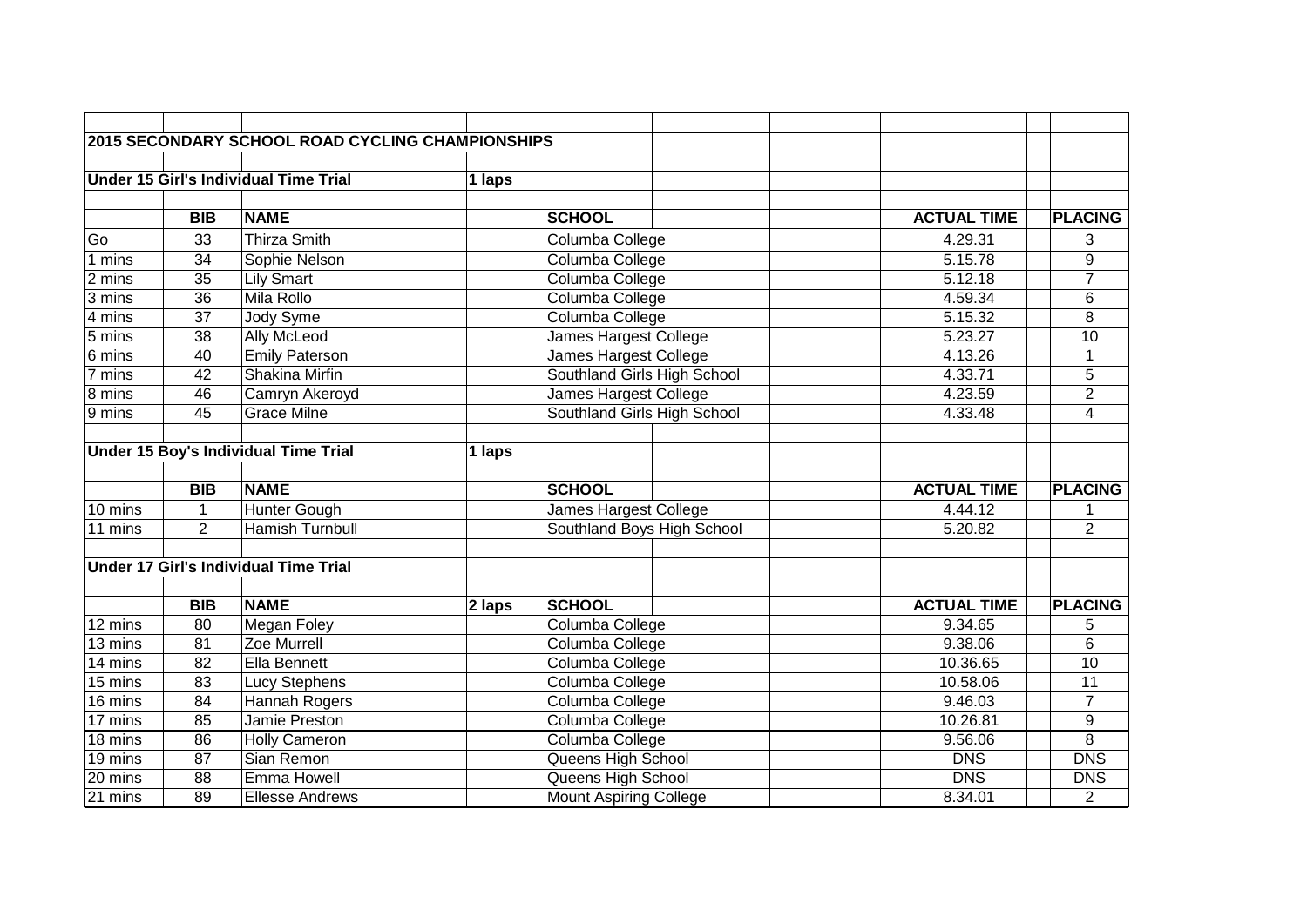| 22 mins              | $\overline{90}$ | Phoebe Young                                 |        | <b>Mount Aspiring College</b> |  | 8.14.56            | $\mathbf{1}$            |
|----------------------|-----------------|----------------------------------------------|--------|-------------------------------|--|--------------------|-------------------------|
| 23 mins              | 91              | Maddie Miller                                |        | Southland Girls High School   |  | 10.49.66           | $\overline{12}$         |
| 24 mins              | 93              | Tayla Lumsden                                |        | Southland Girls High School   |  | 9.13.52            | 3                       |
| 25 mins              | 94              | Madeleine Gough                              |        | James Hargest College         |  | 9.16.76            | $\overline{\mathbf{4}}$ |
|                      |                 |                                              |        |                               |  |                    |                         |
|                      |                 | <b>Under 17 Boy's Individual Time Trial</b>  |        |                               |  |                    |                         |
|                      |                 |                                              |        |                               |  |                    |                         |
|                      | <b>BIB</b>      | <b>NAME</b>                                  | 2 laps | <b>SCHOOL</b>                 |  | <b>ACTUAL TIME</b> | <b>PLACING</b>          |
| 26 mins              | 50              | <b>Mitchell Morris</b>                       |        | Verdon College                |  | 7.56.26            | 6                       |
| $\overline{27}$ mins | $\overline{51}$ | Ewan Syme                                    |        | <b>Otago Boys High School</b> |  | 7.48.21            | 5                       |
| 28 mins              | 52              | Corban Strong                                |        | Southland Boys High School    |  | 7.29.39            | 3                       |
| 29 mins              | 55              | Ronan Ferguson                               |        | Southland Boys High School    |  | 8.40.22            | 9                       |
| 30 mins              | $\overline{56}$ | <b>Kain Bowles</b>                           |        | James Hargest College         |  | 7.44.41            | $\overline{4}$          |
| 31 mins              | 57              | Hamish Buchanan-Keast                        |        | James Hargest College         |  | 7.10.77            | $\mathbf{1}$            |
| 32 mins              | 59              | <b>Bradley Jenner</b>                        |        | James Hargest College         |  | 9.45.35            | $\overline{12}$         |
| 33 mins              | 60              | Jamie McIntyre                               |        | James Hargest College         |  | 8.05.86            | $\overline{7}$          |
| 34 mins              | 62              | <b>Sam Miller</b>                            |        | James Hargest College         |  | 7.16.00            | $\overline{2}$          |
| 35 mins              | 64              | Nepia Ruwhiu                                 |        | James Hargest College         |  | 8.11.96            | $\overline{8}$          |
| 36 mins              | 66              | <b>Caleb Turnbull</b>                        |        | James Hargest College         |  | 8.52.83            | 10                      |
| 37 mins              | 67              | <b>Turk Turnbull</b>                         |        | James Hargest College         |  | 9.38.92            | 11                      |
|                      |                 |                                              |        |                               |  |                    |                         |
|                      |                 | <b>Under 19 Girl's Individual Time Trial</b> |        |                               |  |                    |                         |
|                      |                 |                                              |        |                               |  |                    |                         |
|                      | <b>BIB</b>      | <b>NAME</b>                                  | 2 laps | <b>SCHOOL</b>                 |  | <b>ACTUAL TIME</b> | <b>PLACING</b>          |
| 38 mins              | 120             | Isla Anderson                                |        | Columba College               |  | <b>DNS</b>         | <b>DNS</b>              |
| 39 mins              | 121             | Phoebe Pegg                                  |        | Columba College               |  | 10.24.04           | 8                       |
| 40 mins              | 122             | <b>Bailey Saville</b>                        |        | Columba College               |  | 8.13.76            | $\overline{3}$          |
| 41 mins              | 123             | <b>Phoebe Swale</b>                          |        | Columba College               |  | 8.37.54            | $\overline{5}$          |
| 42 mins              | 124             | Ella Harris                                  |        | Columba College               |  | 7.56.83            | $\overline{2}$          |
| 43 mins              | 125             | Ruby Knight                                  |        | Columba College               |  | 8.19.97            | $\overline{4}$          |
| 44 mins              | 126             | Becky Kerr                                   |        | Kavanagh College              |  | 8.53.43            | 6                       |
| 45 mins              | 127             | Mikayla Harvey                               |        | <b>Mount Aspiring College</b> |  | 7.40.06            | $\mathbf{1}$            |
| 46 mins              | 128             | Emma Cumming                                 |        | Southland Girls High School   |  | 8.54.09            | $\overline{7}$          |
| 47 mins              | 129             | Makayla Smith                                |        | Southland Girls High School   |  | <b>DNS</b>         | <b>DNS</b>              |
| 48 mins              | 130             | Vic Baldwin                                  |        | Southland Girls High School   |  | 12.20.43           | 9                       |
|                      |                 |                                              |        |                               |  |                    |                         |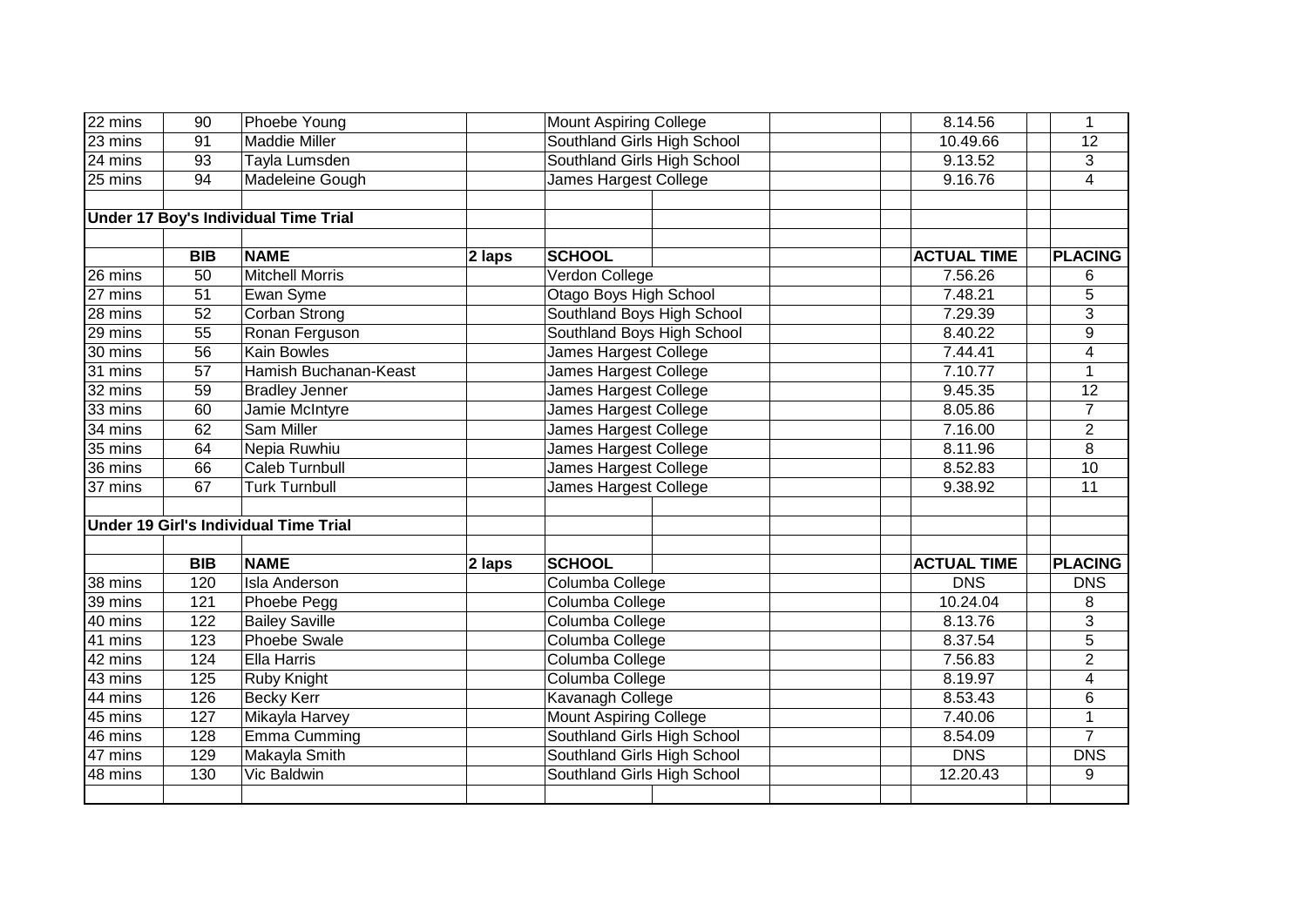|                      |            | <b>Under 19 Boy's Individual Time Trial</b> | $\sqrt{2}$ laps |                               |  |                 |                    |                 |
|----------------------|------------|---------------------------------------------|-----------------|-------------------------------|--|-----------------|--------------------|-----------------|
|                      |            |                                             |                 |                               |  |                 |                    |                 |
|                      | <b>BIB</b> | <b>NAME</b>                                 |                 | <b>SCHOOL</b>                 |  |                 | <b>ACTUAL TIME</b> | <b>PLACING</b>  |
| 49 mins              | 100        | <b>Kees Duyvestyen</b>                      |                 | Kings High School             |  |                 | 7.02.46            | 2               |
| 50 mins              | 101        | <b>Will Sutherland</b>                      |                 | Gore High School              |  |                 | 7.18.41            | 4               |
| 51 mins              | 102        | Lachie McGregor                             |                 | <b>Otago Boys High School</b> |  |                 | 7.16.96            | $\overline{3}$  |
| 52 mins              | 103        | <b>Jack Cannon</b>                          |                 | Southland Boys High School    |  |                 | 8.20.01            | $\overline{11}$ |
| 53 mins              | 104        | <b>Hayden Strong</b>                        |                 | Southland Boys High School    |  |                 | 7.31.10            | 6               |
| 54 mins              | 105        | <b>Matthew Nunn</b>                         |                 | James Hargest College         |  |                 | 7.47.81            | 8               |
| 55 mins              | 106        | Tom Wylie                                   |                 | <b>James Hargest College</b>  |  |                 | 8.05.34            | $\overline{10}$ |
| 56 mins              | 107        | <b>Jack Pedler</b>                          |                 | James Hargest College         |  |                 | 7.38.58            | $\overline{7}$  |
| $\overline{57}$ mins | 108        | <b>Tom Sarikarin</b>                        |                 | <b>James Hargest College</b>  |  |                 | 8.27.55            | $\overline{12}$ |
| 58 mins              | 109        | <b>Brayden Stephens</b>                     |                 | James Hargest College         |  |                 | 7.27.45            | $\overline{5}$  |
| 59 mins              | 110        | <b>Tom Sexton</b>                           |                 | James Hargest College         |  |                 | 6.54.37            | $\mathbf{1}$    |
| 60 mins              | 111        | <b>Bradly Knipe</b>                         |                 | Southland Boys High School    |  |                 | 10.04.76           | 13              |
| 61 mins              | 112        | <b>Hamish Beadle</b>                        |                 | James Hargest College         |  |                 | 7.53.60            | 9               |
|                      |            |                                             |                 |                               |  |                 |                    |                 |
|                      |            |                                             |                 |                               |  |                 |                    |                 |
|                      |            |                                             |                 |                               |  |                 |                    |                 |
|                      |            | <b>UNDER 15 GIRL'S ROAD RACE</b>            | 4 laps          |                               |  |                 |                    |                 |
|                      |            |                                             |                 |                               |  |                 |                    |                 |
|                      | <b>BIB</b> | <b>NAME</b>                                 |                 | <b>SCHOOL</b>                 |  | <b>PLACING</b>  |                    |                 |
|                      | 33         | <b>Thirza Smith</b>                         |                 | Columba College               |  | 4               |                    |                 |
|                      | 34         | Sophie Nelson                               |                 | Columba College               |  | $\overline{8}$  |                    |                 |
|                      | 35         | <b>Lily Smart</b>                           |                 | Columba College               |  | $\overline{9}$  |                    |                 |
|                      | 36         | Mila Rollo                                  |                 | Columba College               |  | $\overline{6}$  |                    |                 |
|                      | 37         | Jody Syme                                   |                 | Columba College               |  | 10              |                    |                 |
|                      | 38         | <b>Ally McLeod</b>                          |                 | James Hargest College         |  | 1               |                    |                 |
|                      | 40         | <b>Emily Paterson</b>                       |                 | James Hargest College         |  | $6\overline{6}$ |                    |                 |
|                      | 42         |                                             |                 | Southland Girls High School   |  |                 |                    |                 |
|                      | 44         | Shakina Mirfin                              |                 |                               |  | <b>DNS</b>      |                    |                 |
|                      |            | <b>Lucy Dawkes</b>                          |                 | Southland Girls High School   |  | <b>DNS</b>      |                    |                 |
|                      | 45         | <b>Grace Milne</b>                          |                 | Southland Girls High School   |  | 5               |                    |                 |
|                      | 46         | Camryn Akeroyd                              |                 | James Hargest College         |  | $\overline{3}$  |                    |                 |
|                      |            |                                             |                 |                               |  |                 |                    |                 |
|                      |            | <b>UNDER 15 BOY'S ROAD RACE</b>             | 5 laps          |                               |  |                 |                    |                 |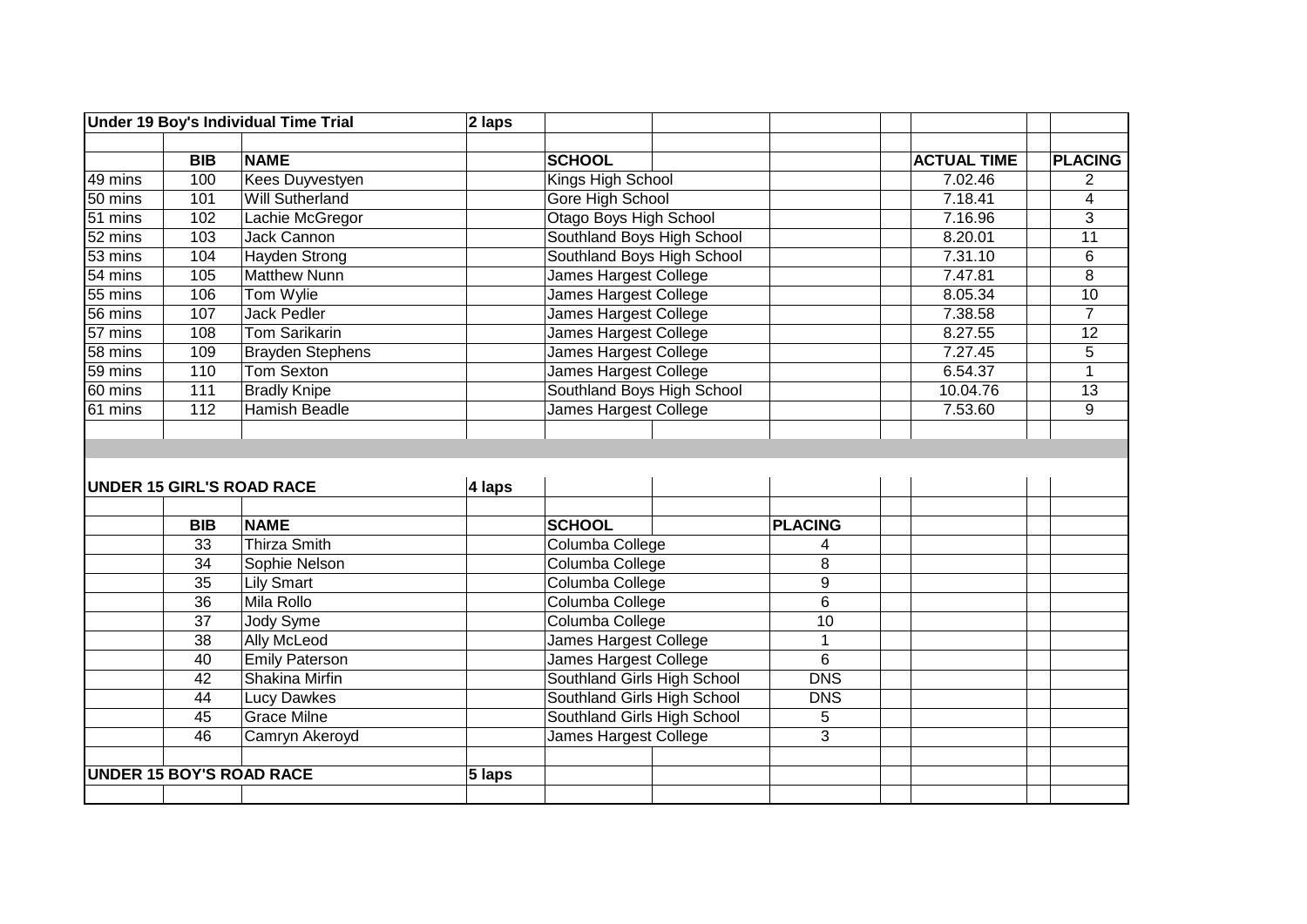|                                 | $\overline{BIB}$ | <b>NAME</b>                      |        | <b>SCHOOL</b>                 | <b>PLACING</b> |  |
|---------------------------------|------------------|----------------------------------|--------|-------------------------------|----------------|--|
|                                 |                  | Hunter Gough                     |        | <b>James Hargest College</b>  |                |  |
|                                 | $\overline{2}$   | <b>Hamish Turnbull</b>           |        | Southland Boys High School    | $\overline{2}$ |  |
|                                 |                  |                                  |        |                               |                |  |
|                                 |                  | <b>UNDER 17 GIRL'S ROAD RACE</b> | 6 laps |                               |                |  |
|                                 |                  |                                  |        |                               |                |  |
|                                 | <b>BIB</b>       | <b>NAME</b>                      |        | <b>SCHOOL</b>                 | <b>PLACING</b> |  |
|                                 | 80               | <b>Megan Foley</b>               |        | Columba College               | <b>DNS</b>     |  |
|                                 | 81               | Zoe Murrell                      |        | Columba College               | 6              |  |
|                                 | 82               | Ella Bennett                     |        | Columba College               | $\overline{7}$ |  |
|                                 | 83               | <b>Lucy Stephens</b>             |        | Columba College               | 10             |  |
|                                 | 84               | Hannah Rogers                    |        | Columba College               | 5              |  |
|                                 | 85               | Jamie Preston                    |        | Columba College               | 9              |  |
|                                 | 86               | <b>Holly Cameron</b>             |        | Columba College               | $\overline{4}$ |  |
|                                 | 87               | Sian Remon                       |        | Queens High School            | <b>DNS</b>     |  |
|                                 | 88               | <b>Emma Howell</b>               |        | Queens High School            | <b>DNS</b>     |  |
|                                 | 89               | <b>Ellesse Andrews</b>           |        | <b>Mount Aspiring College</b> |                |  |
|                                 | 90               | Phoebe Young                     |        | <b>Mount Aspiring College</b> | <b>DNS</b>     |  |
|                                 | 91               | Maddie Miller                    |        | Southland Girls High School   | 8              |  |
|                                 | 93               | Tayla Lumsden                    |        | Southland Girls High School   | $\overline{3}$ |  |
|                                 | 94               | Madeleine Gough                  |        | James Hargest College         | $\overline{2}$ |  |
|                                 |                  |                                  |        |                               |                |  |
| <b>UNDER 17 BOY'S ROAD RACE</b> |                  |                                  | 6 laps |                               |                |  |
|                                 |                  |                                  |        |                               |                |  |
|                                 | <b>BIB</b>       | <b>NAME</b>                      |        | <b>SCHOOL</b>                 | <b>PLACING</b> |  |
|                                 | 50               | Mitchell Morris                  |        | Verdon College                | 6              |  |
|                                 | 51               | Ewan Syme                        |        | Otago Boys High School        | $\overline{5}$ |  |
|                                 | 52               | <b>Corban Strong</b>             |        | Southland Boys High School    | $\overline{3}$ |  |
|                                 | 55               | Ronan Ferguson                   |        | Southland Boys High School    | $\overline{9}$ |  |
|                                 | 56               | Kain Bowles                      |        | James Hargest College         | 4              |  |
|                                 | 57               | Hamish Keast                     |        | James Hargest College         | $\overline{2}$ |  |
|                                 | 59               | <b>Bradley Jenner</b>            |        | James Hargest College         | 11             |  |
|                                 | 60               | Jamie McIntyre                   |        | James Hargest College         | 8              |  |
|                                 | 62               | Sam Miller                       |        | James Hargest College         | $\mathbf{1}$   |  |
|                                 | 64               | Nepia Ruwhiu                     |        | James Hargest College         | $\overline{7}$ |  |
|                                 | 66               | Caleb Turnbull                   |        | James Hargest College         | <b>DNF</b>     |  |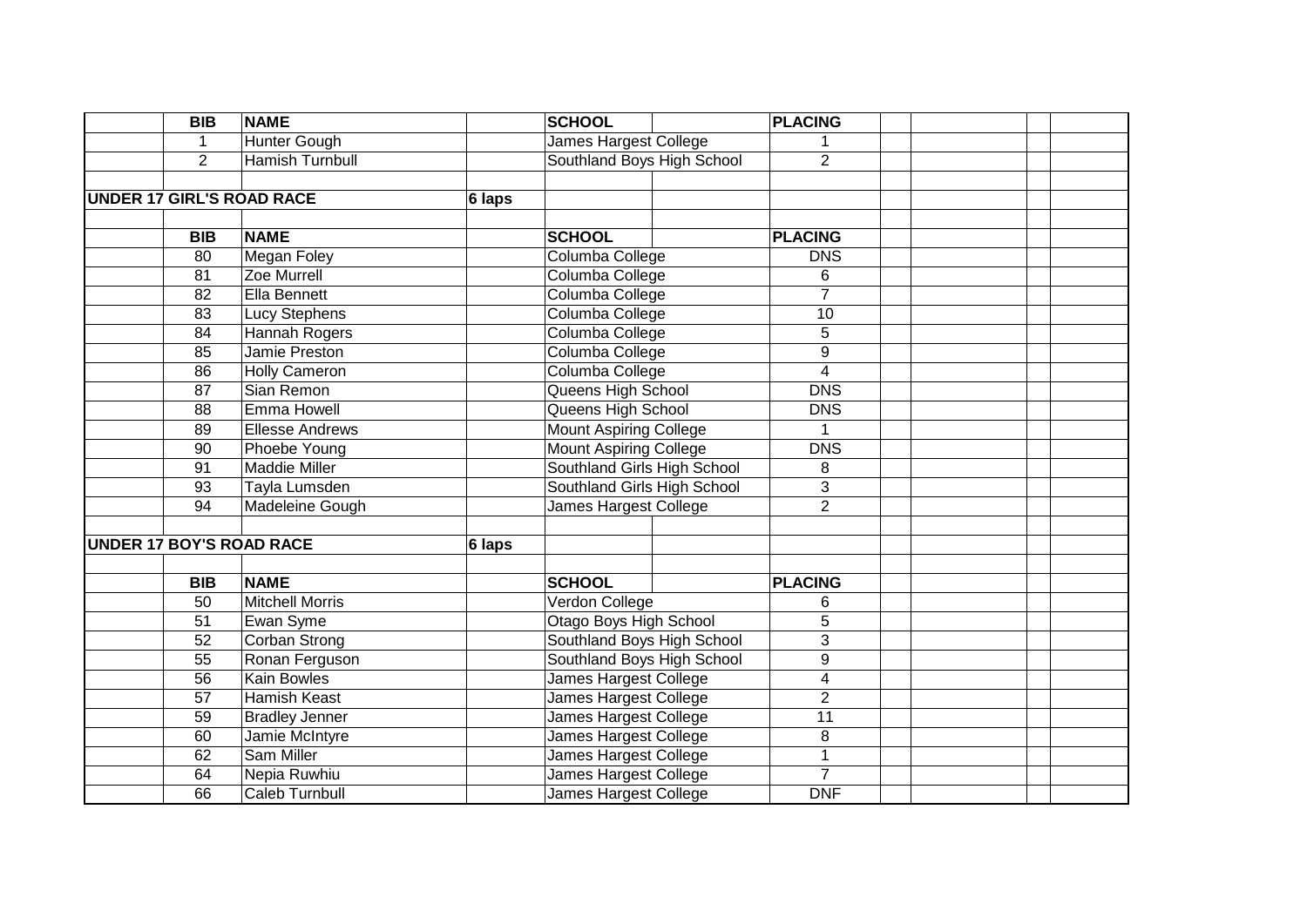|                                 | 67         | <b>Turk Turnbull</b>             |        | James Hargest College                                                                                                                                                                       |  | 10             |  |  |
|---------------------------------|------------|----------------------------------|--------|---------------------------------------------------------------------------------------------------------------------------------------------------------------------------------------------|--|----------------|--|--|
|                                 |            |                                  |        |                                                                                                                                                                                             |  |                |  |  |
|                                 |            |                                  |        |                                                                                                                                                                                             |  |                |  |  |
|                                 |            | <b>UNDER 19 GIRL'S ROAD RACE</b> | 6 laps |                                                                                                                                                                                             |  |                |  |  |
|                                 |            |                                  |        |                                                                                                                                                                                             |  |                |  |  |
|                                 | <b>BIB</b> | <b>NAME</b>                      |        | <b>SCHOOL</b>                                                                                                                                                                               |  | <b>PLACING</b> |  |  |
|                                 | 120        | <b>Isla Anderson</b>             |        | Columba College                                                                                                                                                                             |  | <b>DNS</b>     |  |  |
|                                 | 121        | Phoebe Pegg                      |        | Columba College                                                                                                                                                                             |  | 6              |  |  |
|                                 | 122        | <b>Bailey Saville</b>            |        |                                                                                                                                                                                             |  | 4              |  |  |
|                                 | 123        | <b>Phoebe Swale</b>              |        | Columba College                                                                                                                                                                             |  | <b>DNS</b>     |  |  |
|                                 | 124        | Ella Harris                      |        | Columba College                                                                                                                                                                             |  | $\overline{2}$ |  |  |
|                                 | 125        | <b>Ruby Knight</b>               |        | Columba College<br>Columba College<br>Kavanagh College<br><b>Mount Aspiring College</b><br>Southland Girls High School<br>Southland Girls High School<br><b>SCHOOL</b><br>Kings High School |  | 3              |  |  |
|                                 | 126        | <b>Becky Kerr</b>                |        |                                                                                                                                                                                             |  | $\overline{5}$ |  |  |
|                                 | 127        | Mikayla Harvey                   |        |                                                                                                                                                                                             |  |                |  |  |
|                                 | 128        | Emma Cumming                     |        |                                                                                                                                                                                             |  | <b>DNF</b>     |  |  |
|                                 | 129        | Makayla Smith                    |        |                                                                                                                                                                                             |  | <b>DNS</b>     |  |  |
|                                 |            |                                  |        |                                                                                                                                                                                             |  |                |  |  |
| <b>UNDER 19 BOY'S ROAD RACE</b> |            |                                  | 8 laps |                                                                                                                                                                                             |  |                |  |  |
|                                 |            |                                  |        |                                                                                                                                                                                             |  |                |  |  |
|                                 | <b>BIB</b> | <b>NAME</b>                      |        |                                                                                                                                                                                             |  | <b>PLACING</b> |  |  |
|                                 | 100        | Kees Duyvestyen                  |        |                                                                                                                                                                                             |  | 5              |  |  |
|                                 | 101        | <b>Will Sutherland</b>           |        | Gore High School                                                                                                                                                                            |  | $\overline{7}$ |  |  |
|                                 | 102        | Lachie McGregor                  |        | <b>Otago Boys High School</b>                                                                                                                                                               |  | 4              |  |  |
|                                 | 103        | Jack Cannon                      |        | Southland Boys High School                                                                                                                                                                  |  | <b>DNF</b>     |  |  |
|                                 | 104        | Hayden Strong                    |        | Southland Boys High School                                                                                                                                                                  |  | $\overline{2}$ |  |  |
|                                 | 105        | Matthew Nunn                     |        | James Hargest College                                                                                                                                                                       |  | <b>DNF</b>     |  |  |
|                                 | 106        | Tom Wylie                        |        | James Hargest College                                                                                                                                                                       |  | <b>DNF</b>     |  |  |
|                                 | 107        | <b>Jack Pedler</b>               |        | James Hargest College                                                                                                                                                                       |  | 6              |  |  |
|                                 | 108        | <b>Tom Sarikarin</b>             |        | James Hargest College                                                                                                                                                                       |  | 8              |  |  |
|                                 | 109        | <b>Brayden Stephens</b>          |        | <b>James Hargest College</b>                                                                                                                                                                |  | <b>DNF</b>     |  |  |
|                                 | 110        | <b>Thomas Sexton</b>             |        | James Hargest College                                                                                                                                                                       |  | 1              |  |  |
|                                 | 111        | <b>Bradly Knipe</b>              |        | Southland Boys High School                                                                                                                                                                  |  | 8              |  |  |
|                                 | 112        | <b>Hamish Beadle</b>             |        | James Hargest College                                                                                                                                                                       |  | 3              |  |  |
|                                 |            |                                  |        |                                                                                                                                                                                             |  |                |  |  |
|                                 |            |                                  |        |                                                                                                                                                                                             |  |                |  |  |
|                                 |            |                                  |        |                                                                                                                                                                                             |  |                |  |  |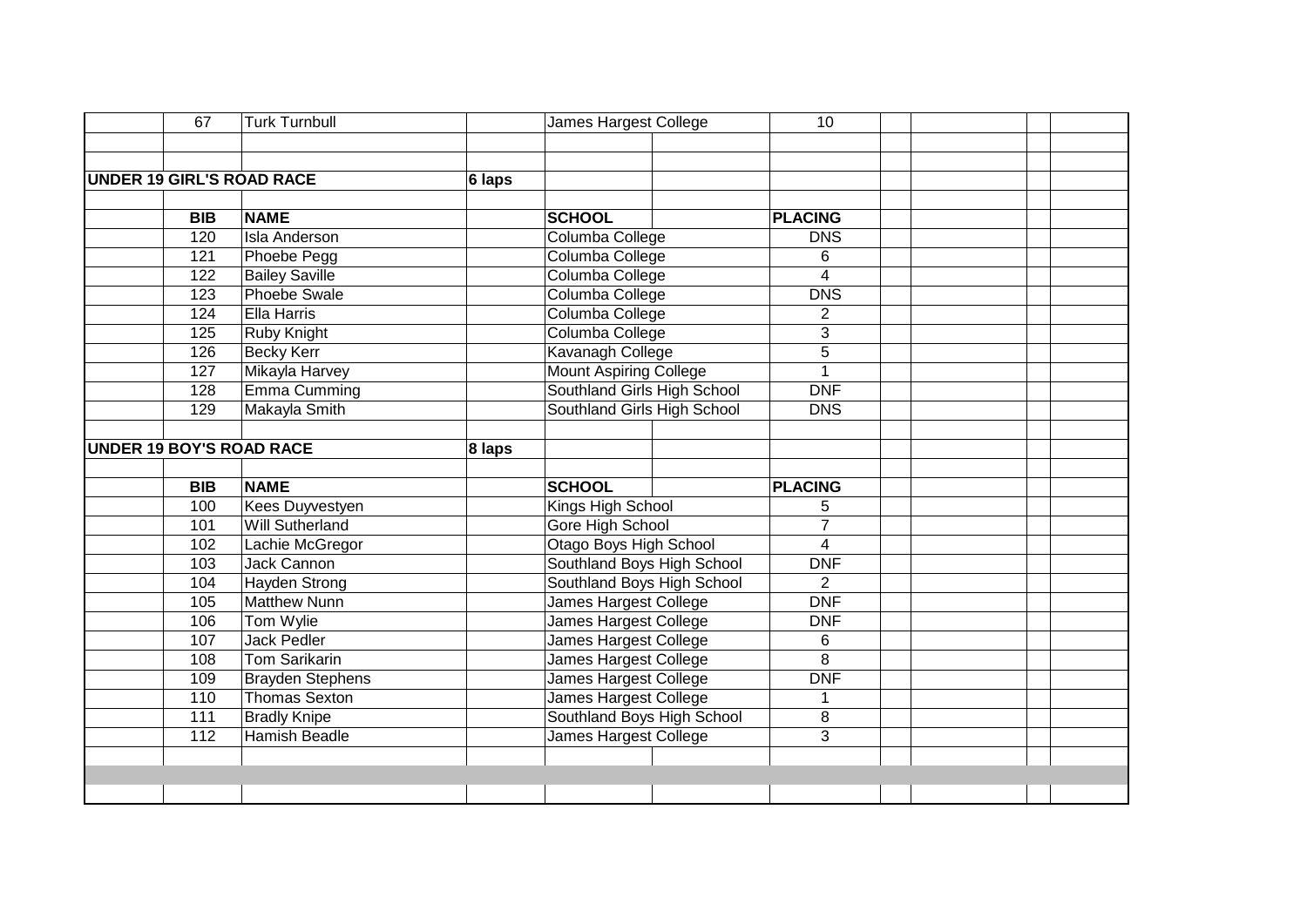| <b>TEAM TIME TRIAL 2 LAPS</b>      |       |  |  |  |  |
|------------------------------------|-------|--|--|--|--|
|                                    |       |  |  |  |  |
| <b>COLUMBA PURPLE</b>              |       |  |  |  |  |
| Sophie Nelson                      |       |  |  |  |  |
| Jody Syme                          |       |  |  |  |  |
| <b>Lily Smart</b>                  | 11.07 |  |  |  |  |
|                                    |       |  |  |  |  |
| <b>JAMES HARGEST GIRLS</b>         |       |  |  |  |  |
| <b>Emily Paterson</b>              |       |  |  |  |  |
| Camryn Akeroyd                     |       |  |  |  |  |
| Madeleine Gough                    | 8.52  |  |  |  |  |
|                                    |       |  |  |  |  |
| <b>COLUMBA BLUE</b>                |       |  |  |  |  |
| Mila Rollo                         |       |  |  |  |  |
| <b>Hannah Rogers</b>               |       |  |  |  |  |
| Jamie Preston                      | 9.58  |  |  |  |  |
|                                    |       |  |  |  |  |
| <b>COLUMBA YELLOW</b>              |       |  |  |  |  |
| Lucy Stephens                      |       |  |  |  |  |
| Phoebe Pegg                        |       |  |  |  |  |
| <b>Ella Harris</b>                 | 10.46 |  |  |  |  |
|                                    |       |  |  |  |  |
| <b>SOUTHLAND GIRLS HIGH SCHOOL</b> |       |  |  |  |  |
| <b>Grace Milne</b>                 |       |  |  |  |  |
| <b>Maddie Miller</b>               |       |  |  |  |  |
| Tayla Lumsden                      |       |  |  |  |  |
| Emma Cumming                       | 9.45  |  |  |  |  |
|                                    |       |  |  |  |  |
| <b>COLUMBA GREEN</b>               |       |  |  |  |  |
| <b>Thirza Smith</b>                |       |  |  |  |  |
| Megan Foley                        |       |  |  |  |  |
| <b>Holly Cameron</b>               | 9.17  |  |  |  |  |
|                                    |       |  |  |  |  |
| <b>SOUTHLAND BOYS HIGH SCHOOL</b>  |       |  |  |  |  |
| Jack Cannon                        |       |  |  |  |  |
| Hayden Strong                      |       |  |  |  |  |